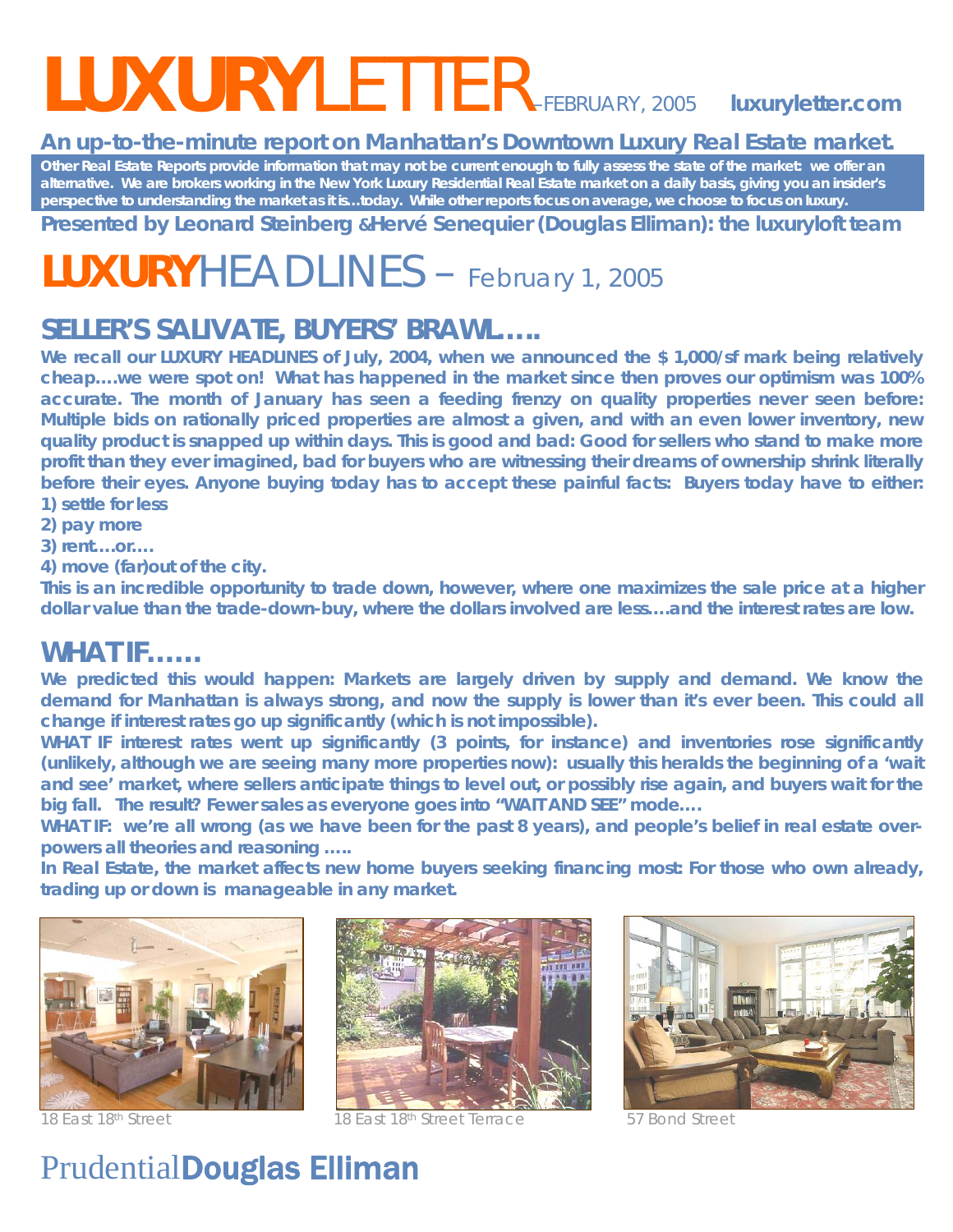### **FEBRUARY***2005***FEATURED***PROPERTIES*

**NOHO Nirvana:Bond Street's Best - 57 Bond Street 4W WEB # 655869** 



**Located at the crossroads of NOHO, SOHO & the East Village, this sleek Condominium boasts outstanding light from many oversized windows & 11 ft ceilings. A magnificently proportioned Living room with a 122 sq. ft. terrace, provides the best entertaining space, attached to a Poggenpohl kitchen, resplendent with professional stainless steel appliances (Sub Zero fridge & wine cooler,**  Bosch Dishwasher, Viking stove), granite countertops and so much more. Currently set up as a 2 bedroom (the 3<sup>rd</sup> bedroom has **been converted into a Dining area), 2,5 bathroom apartment. The Master Suite boasts a bathroom with a 6 ft tub with Steam shower & window for natural light. With Maple floors, a Bosch washer/dryer, storage in abundance, and so much more. \$ 2,89m**

**UNION SQUARE PENTHOUSE PARADISE – 18 East 18<sup>th</sup> Street Penthouse WEB # 658390 <b>WEB # 658390** 



**Seldom, if ever, does a penthouse loft of these proportions become available: A rare combination of width, pre-war authentic details & sensational outdoor space. Steps off Union Square in the Flatiron/Gramercy Park area, no other location offers greater convenience with every conceivable mode of transportation, boutique, restaurant & entertainment facility at your doorstep. Light radiates throughout from expansive skylights: With huge over-sized windows, gorgeous tin ceilings and a wood-burning fireplace, there is space in abundance, and easily accommodates 3 bedrooms, study, maid's room, a magnificent kitchen plus a Master Suite oasis. More luxuries include 2 separate entrances & elevators & Central Air Conditioning. Offered at: \$ 3,5million**



**This is the best 2 bedroom, 2 bathroom layout in the building, Nothing compares to this sensational, authentic pre-war one of Lower Fifth Avenue's Landmark properties. Located on Condominium Loft, in the most vibrant Culture Center of West corner, with superb exposures North up Fifth Ave, and West, Chelsea. The loft accommodates 3 bedroom suites easily & this elegant home awaits your touch to transform it into the a powder room.Facing a tranquil&sunny courtyard, with huge prize apartment it can be. Large original windows are some authentic wooden beams, Maple floors + a designer kitchen. of the pre-war details that sets this apart from all others…. This genre of Luxuryloft is rarely available. Offered at \$ 1,565million WEB # 568918 Offered at \$ 2,95million WEB # 651828**

#### **Lower Fifth Life - One Fifth Avenue. # 10d West Chelsea Art's District Loft 522 West 22nd St**



**For more information please contact: Leonard Steinberg/Hervé Senequier, Tel: (212)727-6164**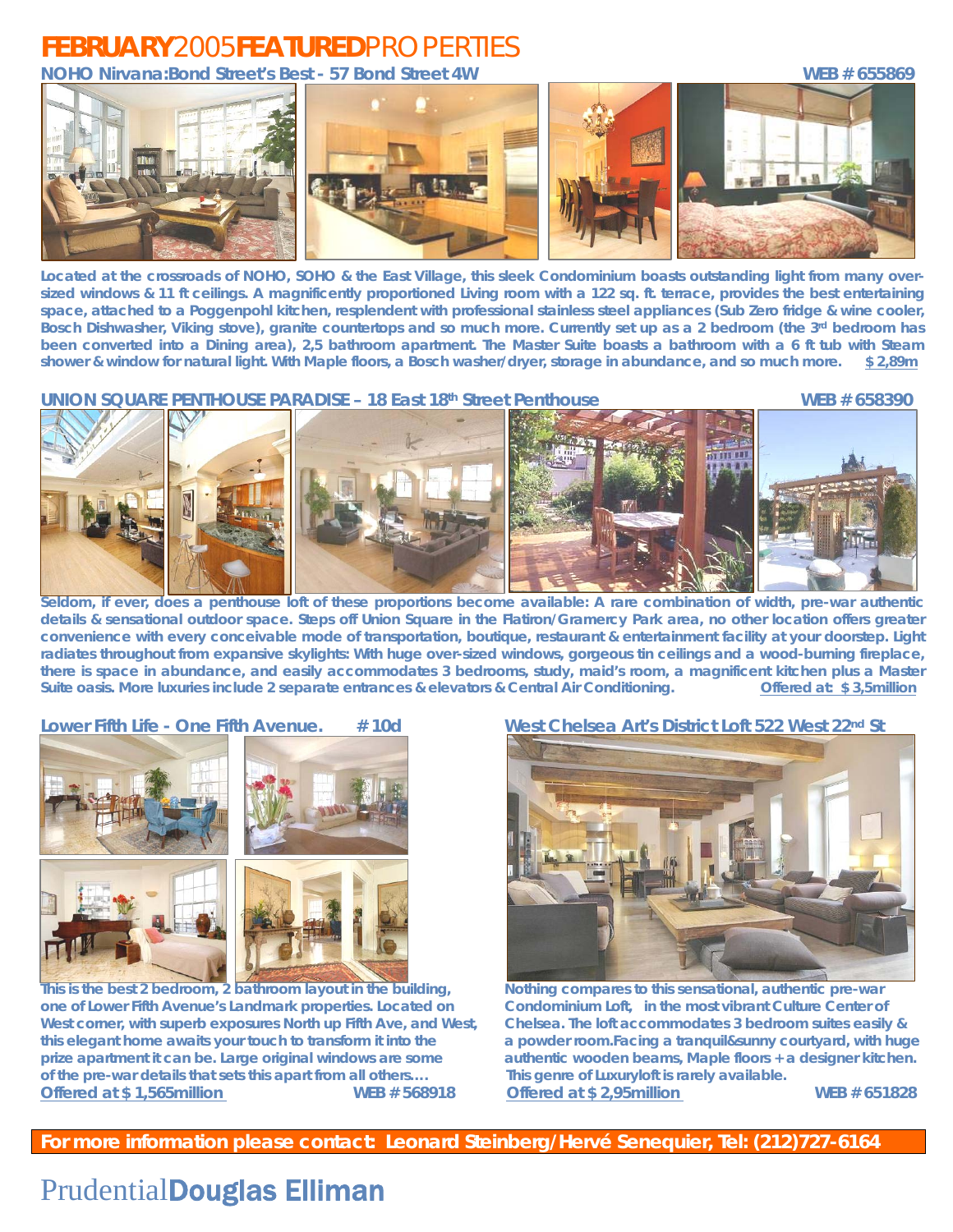#### **THE FEBRUARY 1, 2005 REPORT: Our 5 classifications of luxury property:**

| <b>MINILUXE</b><br>$#$ of properties:<br>Average price:<br>Average Size:<br>Factoids: | Although smaller, luxury is not compromised, priced between \$1 and 2 million.<br>473*** (Many carried over from 2004)<br>\$1,447million (\$886/sf) UP<br>1.637sf<br>* Pricing up, sizing down.<br>*Majority Condominium: Large volume represents HUGE number of new construction<br>Contract signed and closings of 1 Morton Square, 129 and 225 Lafayette, 497 and 505<br>Greenwichmany priced in early 2004<br>* Many signed contracts at 444 West 19th, 15 Broad St<br>* PRICING RECORD: 142 West 10 <sup>th</sup> Street: <b>\$ 1,430/sf!</b> A conversion of an existing house<br>into condominium apartments |
|---------------------------------------------------------------------------------------|---------------------------------------------------------------------------------------------------------------------------------------------------------------------------------------------------------------------------------------------------------------------------------------------------------------------------------------------------------------------------------------------------------------------------------------------------------------------------------------------------------------------------------------------------------------------------------------------------------------------|
| <b>MIDILUXE</b>                                                                       | Mid-sized luxury properties, priced between \$2 million and \$4 million                                                                                                                                                                                                                                                                                                                                                                                                                                                                                                                                             |
| $#$ of properties:                                                                    | 173 *** UP SIGNIFICANTLY                                                                                                                                                                                                                                                                                                                                                                                                                                                                                                                                                                                            |

**Average price: \$ 2,584 million (\$1,074/sf) UP SLIGHTLY (compared to December, 2004 figures)**  Average Size: 2,401sf Factoids: \* \* Enormous volume of new development projects, mostly Condo with Doorman. \* 89% Condominium….1 Morton Square producing some sales close to \$ 1,500/sf!

- \* \$ 1,700+ per square foot for a CO-OP penthouse in the Village….needing renovation!
	- \*Richard Meier's 3rd Tower producing sales prices over \$ 2,000/sf and up.

### *ULTRA***LUXE**

**Larger, luxurious properties priced between \$ 4million and \$5million** 

| $#$ of properties:<br>Average price: | $\bigcap$ ***<br>$$4,606$ million $($1,395/s)$                                       |
|--------------------------------------|--------------------------------------------------------------------------------------|
| Average size:                        | 3,301sf (most featured outdoor space)                                                |
| Factoids:                            | * 100% Condominium, (1 Condop) exceptional light, views + finishes                   |
|                                      | *497 Greenwich producing \$1,908/sf for penthouse spaceraw! 165 Charles, \$2,100+/sf |

### *MEGA***LUXE**

**Large, exceptional properties, priced over \$ 5million.** 

# of properties: 16\*\*\* **UP SIGNIFICANTLY**

**Average price: \$ 6,72million (\$ 2,204/sf) UP SIGNIFICANTLY**

Average size: 3,205sf (excluding outdoor space) (DOWN)

- Factoids: \* \* 80% Condominium
	- \* Approaching \$ 2,500/sf!!!! In several buildings such as ASTOR PLACE + 165 Charles St.
	- \* 90% with outdoor space/penthouse
	- \* Significant up-tick in MEGALUXE market: not only in the designer-architect market either…

### *HOUSE***LUXE**

**Large, Single family townhouses are a rare breed in the Downtown market.** 

| $#$ of properties: | 7 ***                                                                                                    |
|--------------------|----------------------------------------------------------------------------------------------------------|
| Average price:     | \$5,29million UP (compared to December, 2004)                                                            |
| Average width:     | 19.4 feet (Buyers are accepting narrower houses + paying the price regardless)                           |
| Factoids:          | Multiple bids erupted in the sale of a fine townhouse on West 12 <sup>th</sup> Street: We have heard the |
|                    | Contract of sale was signed several hundred thousand dollars over the asking price of \$6,5m             |